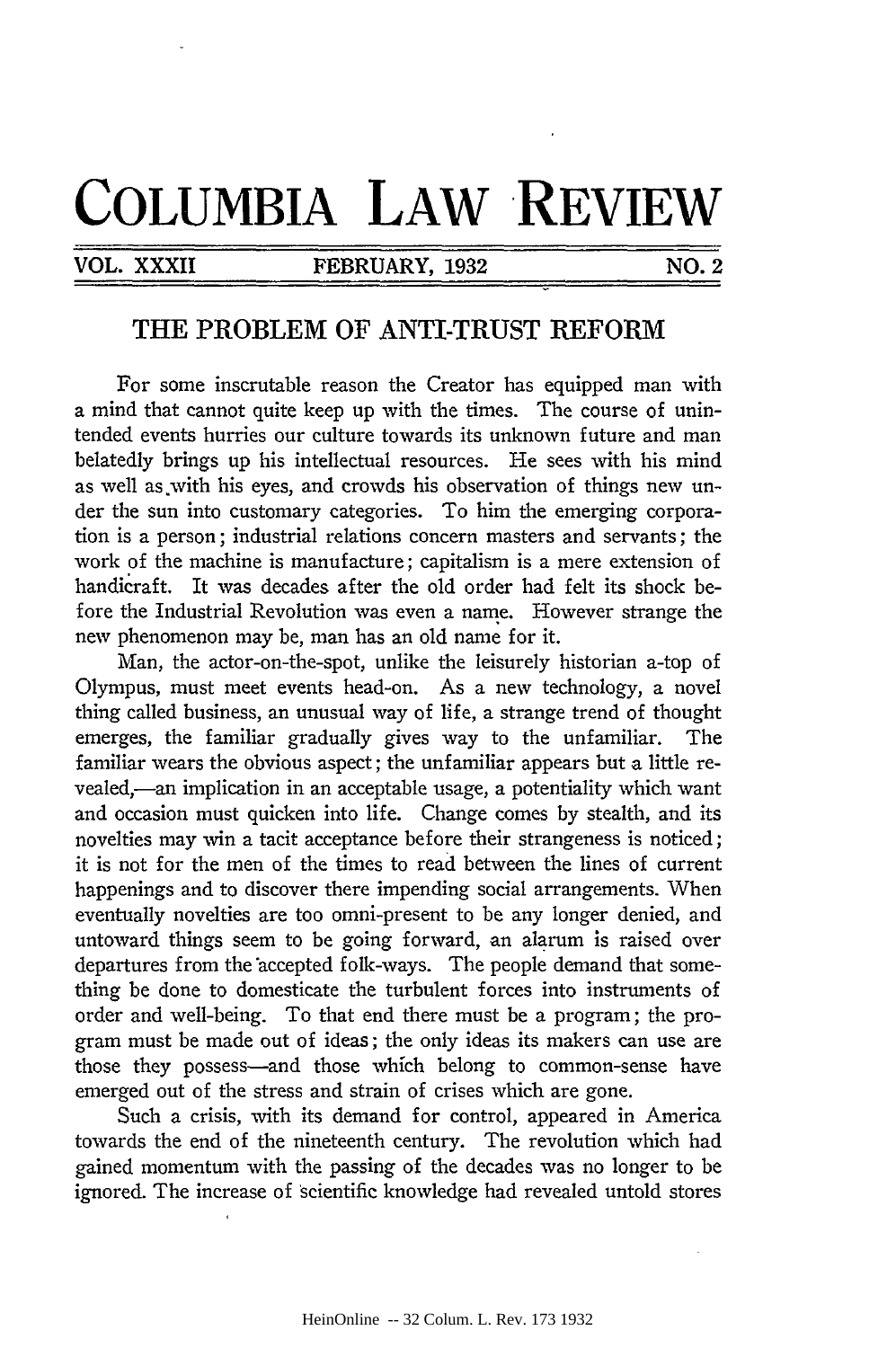### 174 *COLUMBIA LAW REVIEW*

of natural wealth; the march of invention had banished the craft and brought the factory, established the machine-process and quantity production, and erected an industrial order upon mechanical power. The use of credit, accountancy, the corporation, and kindred devices had placed the activities whereby livings are made under the control of business. The extension of the market, the art of salesmanship, and the division of labor had transformed a homogeneous society made up of almost self-sufficient farms and its complement of local trade into an intricate—even if disorderly—articulation of industries. In this development business units came to be of unprecedented size and power. Small manufacturers and traders, who saw their enterprises crowded to the walls, demanded the aid of the government against "big business." The public, who distrusted size as much as they feared extortionate price, raised a hue and cry for "trust busting." It was generally agreed to be high time to "do something about it."

In the emergency the voice of the people found expression in legislation. Accepted ideas were converted into a public policy which was incorporated into the law of the land. The be-ali and the end-all of state interference was an enforced competition between rival firms. A long experience of petty trade had demonstrated that the rivalry of seller with seller and buyer with buyer insured efficient service, high quality, and fair price. The interests of a party to trade-seller, lender, or employer--was balanced by the interests of the other partybuyer, borrower, or employee; the desire of the individual was checked by the rivalry of others for the same laborers, investments, or market. The action of "competitive forces," through the operation upon the market of "the law of demand and supply," kept industries organized, eliminated the inefficient, granted survival to the fit, insured to labor satisfactory conditions of work and fair wages, and gave protection to the consumer. Trades were to be kept open-and a self-regulating economy could be depended upon to effect all that the business system should do. The dominant idea was in accord with the legal notion of freedom of contract, the prevailing philosophy of individualism, and the common-sense of the times. So the Sherman Act appeared upon the statute books in 1890 ; the Clayton and the Federal Trade Commission Acts were added in 1914; and in the years stretching away from the mid-eighties to the nineteen-hundred-and-tens a number of states passed statutes which dubbed understandings among the firms of an industry, "conspiracies," and outlawed combinations "in restraint of trade."

In its translation into law the very purpose of the anti-trust policy was compromised. The ideas of economic theory and of common-sense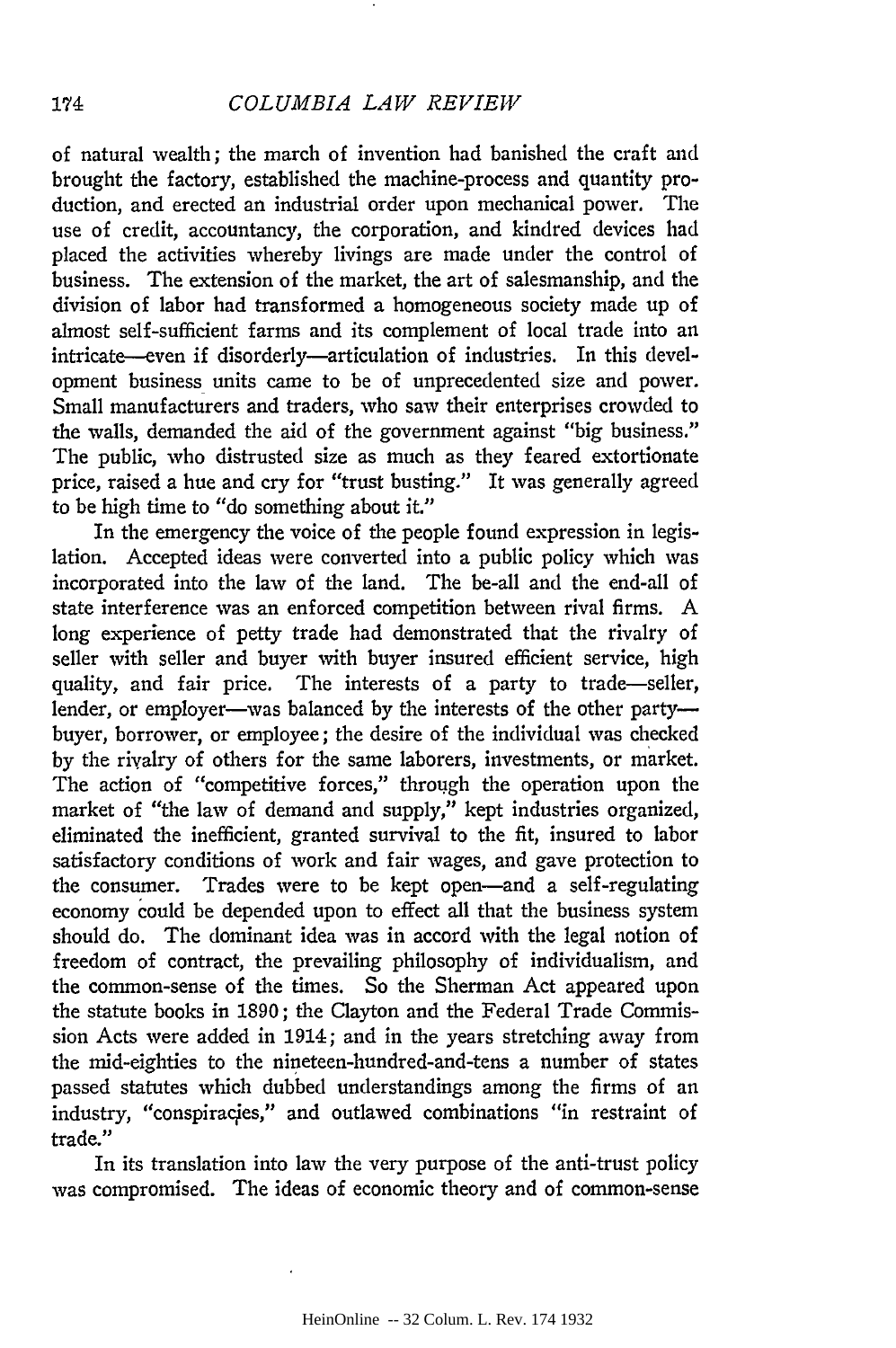had to make their peace with the language of legislation and the process of litigation. The end of "enforced competition" was to be secured by the means of prohibiting such agreements as were technically known to the courts as "conspiracies in restraint of trade." Such concepts were of the law rather than of economics or business; their vitality was to be found in precedents authoritatively set down in the reports of a pre-industrial era. They were to be invoked in suits in criminal law or in equity; conviction of offenders, or decree of dissolution, awaited proof by rules of evidence contrived for getting at the truth in quite alien inquiries; the litigation had to go fonvard, step by step, under a formal code of procedure never designed to be applied to issues in economic control. The cases were heard before benches of judges, experienced in the discipline of the law rather than business, far better acquainted with Cooley on Blackstone than with Adam Smith and Alfred Marshall, and much more at home with code pleading than with social control. It is hardly strange that questions of fact and of policy were subordinated to the antecedent-and even irrelevant-questions of decorous procedure, and that ingenious attorneys found ways to "wear the cases out" before the real issues were ever raised. The course of the law is unhurried, and its decisions just; it can do more than outlaw specific practices which go beyond legislative tolerance. A business enterprise may use its more nimble ways to employ alternative devices, as yet free from condemnation by the courts, to achieve its acquisitive ends. It is small wonder that the statistics for a period of forty years present a futile picture of law enforcement. A handful of "criminals" sent to prison, a little more than one hundred decrees, and a little less than two million dollars in fines fall far short of what the traffic in "conspiracies in restraint of trade" could bear. On its face the record is a glorious tribute of respect paid by men of business to the very spirit of the antitrust acts.

But the roots of failure are far more fundamental than the use of the device of litigation to give effect to an economic policy. Modern industrialism has come with startling suddenness ; it has been too powerful and too turbulent to be subdued by legislation and court decree; its phenomena have been too unusual to be crowded into familiar formulas of public control. The universe of petty trade was one sort of place; the world of big business is quite another. In the small town the trader could keep one eye on his customers, another on his rivals, and both on his own shop. The custom accorded by his neighbors was a matter of loyalty; desertion to a rival demanded its explanation. Costs were for the most part direct and furnished a basis for price; the quantity of output was easily adjusted to changes in demand. As improve-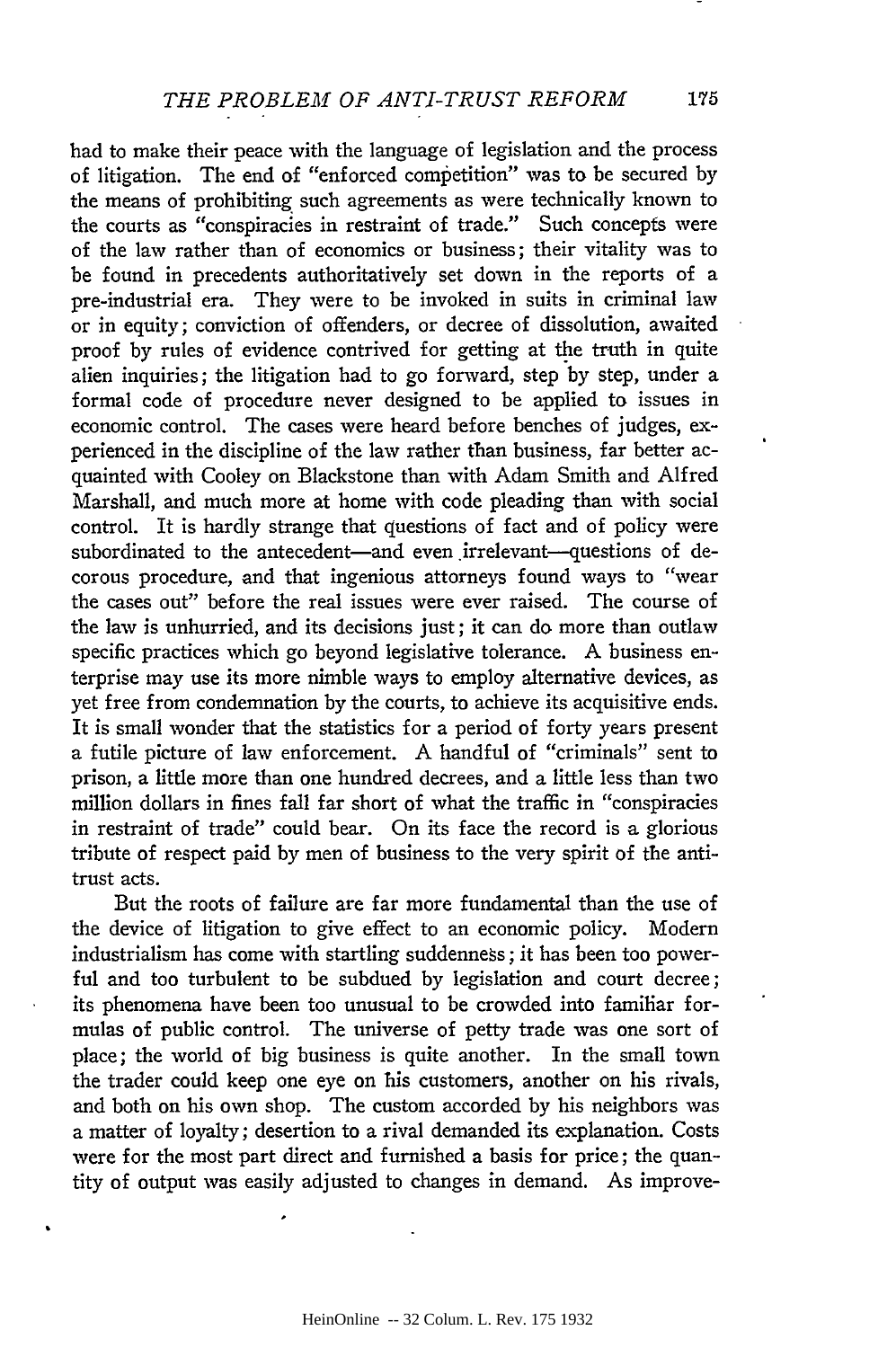ments were gradually made in methods of production, time allowed an easy accommodation. In the great industry eyes alone will not do; a knowledge of the state of the industry, of the future intent of customers, and of the hidden plans of rivals must be the basis of sound policy. The decisions of today may determine the capacity to produce for years to come; yet, in an impersonal market, a demand may suddenly go to a rival, or pass on to another ware. In adapting the capacity-to-produce of an industry to changes in the market, a far neater adjustment is demanded than the separate judgments of competing firms can effect. If they all respond directly to market trends, the whole trade will be undone. In many lines of business overhead costs have become more significant than out-of-pocket expenses; costs are high or low as fixed charges are spread over a small or a large output. The market determines the unit cost of production rather than the unit cost the market. As discovery and invention bring changes in the technical processes of production, the firms in an industry must introduce new methods or be undone. In the great industry an uncontrolled competition must play the rôle of industrial organizer under conditions which were never anticipated.

As a result the operation of competition presents new problems. There is still the chance that rivals may get together and by conspiracy impose unreasonable prices upon their customers. But quite as important is the incidence of an enforced competition in waste and disorder. A series of isolated judgments by the executives of rival businesses does not exorcise plant waste, eliminate surplus capacity, and articulate neat establishments into orderly industries. The tyranny of overhead costs,which click on with the clock,-and of over-capacity,--which demands to be used,-may lead to an over-done competition which drives prices below the necessary costs of production. In their wake may come a plague of bankruptcies which falls alike upon the inefficient and the efficient. The persons who look to the industry for support may have to accept irregular employment or wages too low to sustain a decent standard of life. Above all, so long as unity in action is restraint of trade, there is little chance to have answered-or even to get raisedthe larger questions which affect the conduct of an industry and concern all who have a stake in it. A policy for the industry is formulated-so far as there is any policy-as an incidental by-product of a multitude of isolated judgments about private business affairs.

Hence it is that the anti-trust laws present a challenge. The statutes themselves, the public policy which they embody, and the economic theory they voice need to be considered afresh. In the nineties it was thought that competition could fail only by ceasing to be; that the one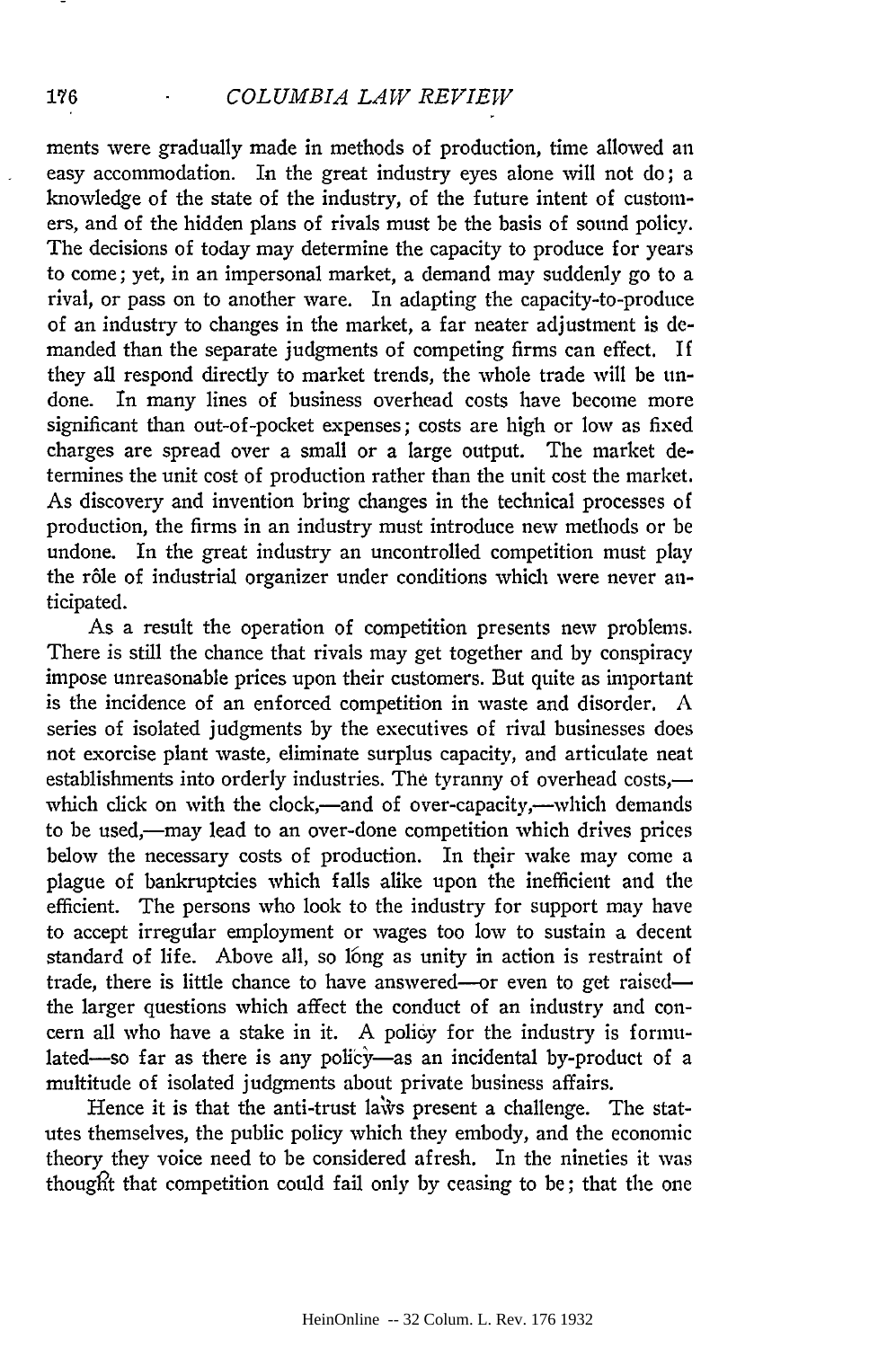evil to be feared was the toll to be taken of the consumer in monopoly price. Today we know that the institution called competition is a group of arrangements of man's invention; that it works in different industries with quite different degrees of success; and that it holds potentialities alike for order and for disorder. We know that in its actual operation there can be too much, as well as too little, of so good a thing; that it imposes the costs of industrial maladjustment upon investors and managers, upon laborers and consumers alike. We are not yet ready-if ever we shall be-to substitute a ready-made economic system for the prevailing arrangements ; most of us would retain the rivalry of firm against firm as an incentive to efficiency. But we have need to rewrite our anti-trust laws to the end that the competition for custom may be carried on within industries which have been subdued to order.

The revision of the statutes presents no easy problem. The demand for change comes from the necessities of an industrial world; the phrases in the acts are remnants from a local society which is gone. Our industries are not alike; banking, railroads, power, and radiobroadcasting have already been accorded their own schemes of control. The technologies of our various trades, $\div$ meat packing, building, mining, retailing, and whatnot,-have their own compulsions with which schemes of public control must come to grips. The simple uniformity of the older acts may have to give way to an accommodation of public oversight to the varying necessities of different trades. Most important of all, a conflict of ends must be resolved. If industries are to become orderly, if the office of bankruptcy is to be limited to an elimination of the unfit, if laborers are to enjoy steady employment and living wages, there must be a measure of central direction. The formal control must certainly extend to capacity, probably to output, and possibly to price. If consumers are to be protected, if potential wealth is to become a source of actual plenty, if industries are to be made instruments of national well-being, there must be neither an anti-social restriction of output nor a monopoly element in price. Here is a conflict of values which calls for constructive thought. To revise the statutes in such a way as to serve the interests of investors, managers, and laborers without withdrawing protection from consumers demands a clear vision, full knowledge, and neat adjustmen $f^{\gamma}$  The anti-trust laws are a decla-·ration that business is affected with a public interest; the moral value of this commitment must not be lost.

The plain truth is that the rewriting of the statutes is the beginning, not the end, of the problem. It may be asserted that no more is intended than to confer a legal sanction upon an exchange of information